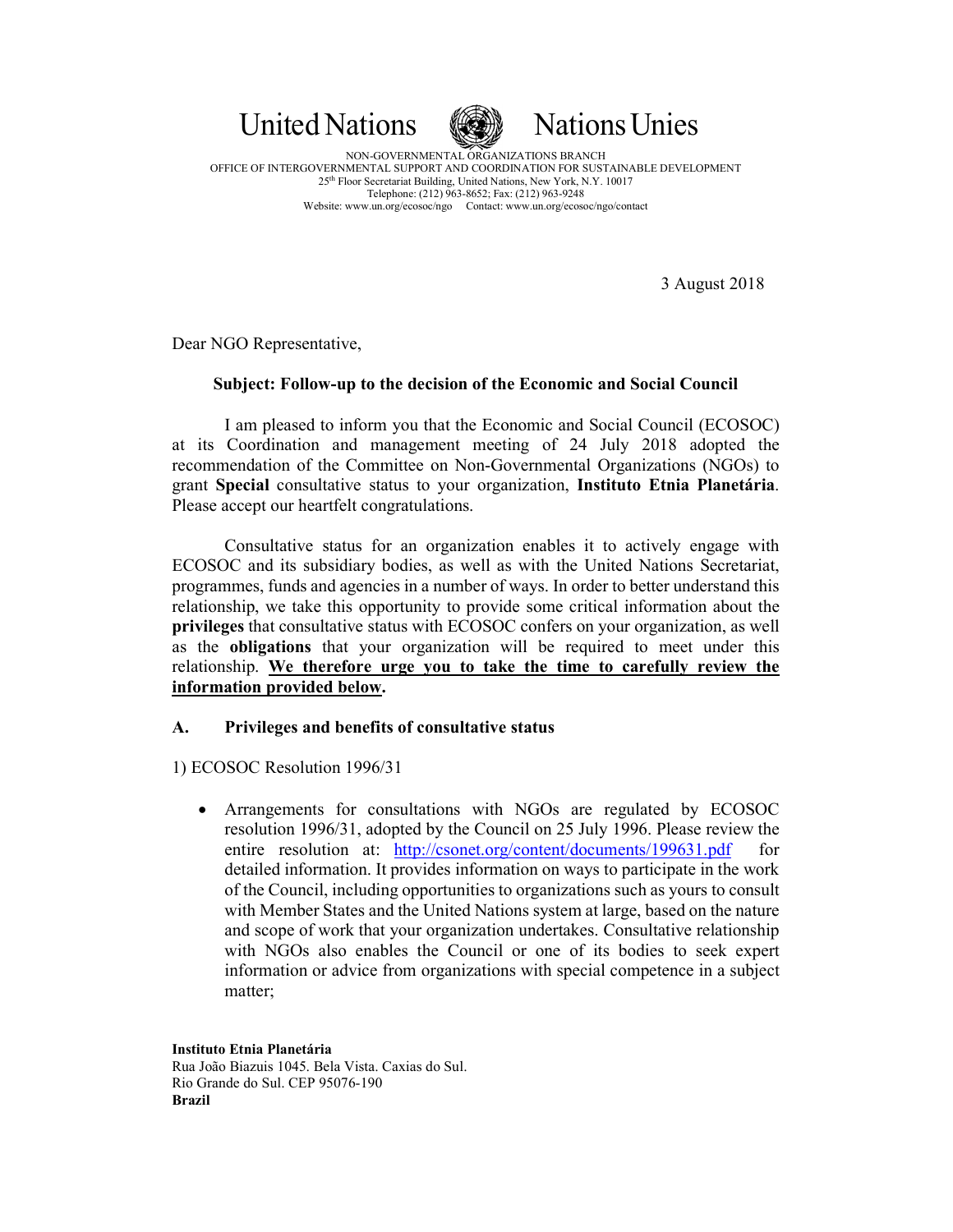- Consultative status allows you to be informed about the provisional agenda of the Economic and Social Council;
- Organizations in general consultative status may request the Secretary-General, through the Committee on Non-Governmental Organizations, to place items of special interest in the provisional agenda of the Council.
- 2) Attendance at meetings and access to the United Nations
	- Your status now entitles you to designate official representatives to the United Nations Headquarters in New York and the United Nations offices in Geneva and Vienna. Your representatives will be able to register for and participate in events, conferences and activities of the United Nations, and organizations in general and special consultative status may designate authorized representatives to sit as observers at public meetings of ECOSOC and its subsidiary bodies, General Assembly, Human Rights Council and other United Nations intergovernmental decision-making bodies. Those on the Roster may have representatives present at such meetings concerned with matters within their field of competence. These arrangements may be supplemented to include other means of participation. To ensure your participation, please use the username and password that have already been assigned to your organization and login to the NGO Branch website at: http://csonet.org/index.php?menu=14 for more information.
	- In order to obtain grounds passes, please use the same login and password information and follow the instructions carefully to designate your representatives for the current calendar year. Please note that representatives nominated by your organization are required to collect their grounds passes in person at designated locations in New York, Geneva and Vienna.
	- Your login and password information should also be used to update your organizational profile and contact information at all times so that we can keep you informed of important communications from the United Nations in a timely manner. Please be aware that all communications from the United Nations Secretariat will be sent to the email address that your organization has provided in its organizational profile. It is the responsibility of the NGO to provide and update this information. Therefore, please set up your email address in such a way as to enable your organization to monitor incoming messages from the NGO Branch without interruption. **To this end, you are advised to check and update your organizational profile every six months at: http://esango.un.org/civilsociety/login.do**. **Failure to do so may cause you to miss critical information from our Office pertaining to your consultative status, or any other information that may prove invaluable to your work and/or your participation in the work of the United Nations.**
- 3) Written statements at ECOSOC
	- Organizations in general and special consultative status are able to submit written statements relevant to the work of the Council on subjects in which these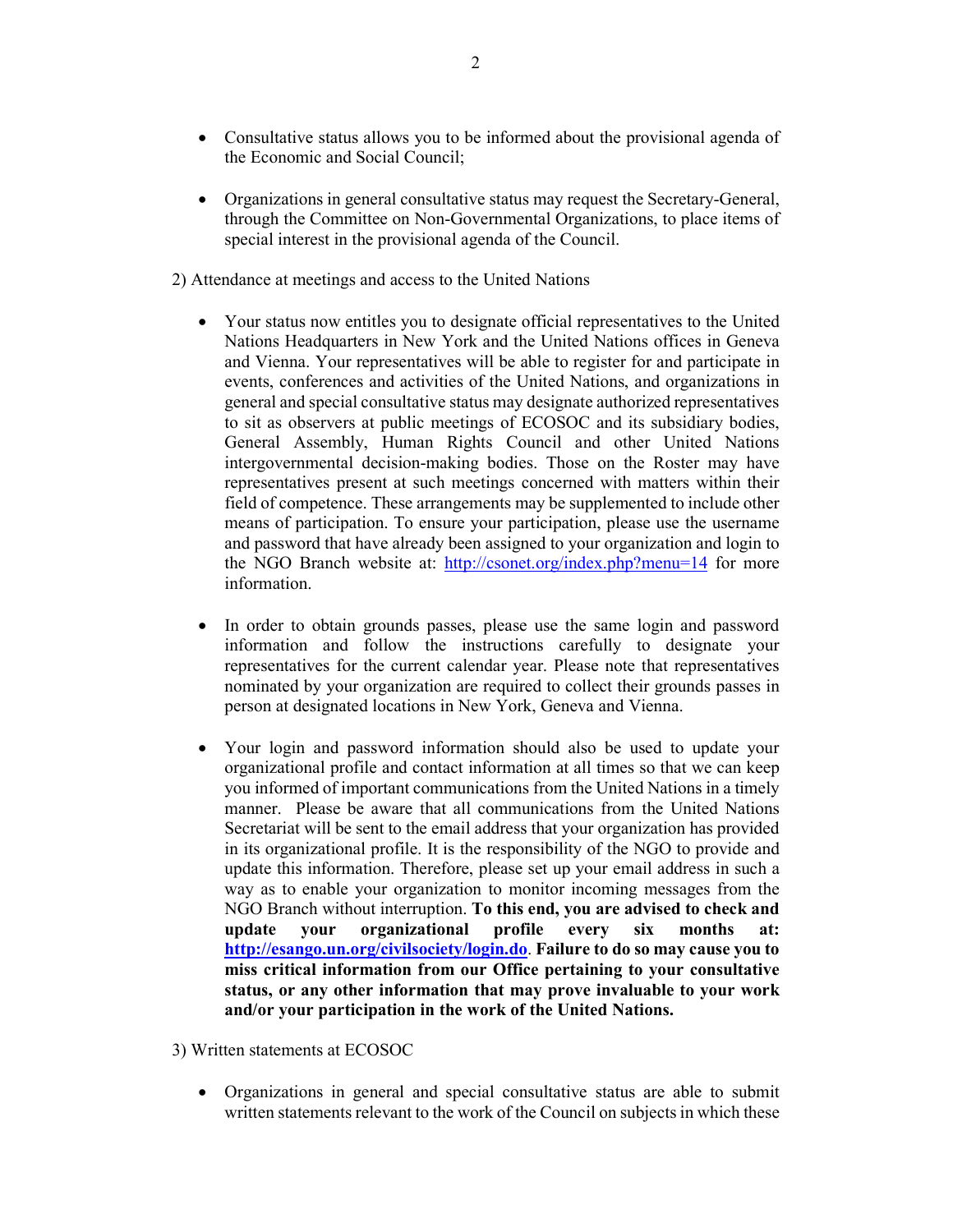organizations have a special competence. These statements may be circulated by the Secretary-General of the United Nations to the members of the Council.

• Requirements regarding the submission and circulation of written statements are elaborated in resolution 1996/31. They include, but are not limited to, the following:

> (a) Written statements shall be submitted in one of the two working languages of the United Nations (English or French);

> (b) They shall be submitted within the time period indicated prior to the Council's meeting each year in order to allow appropriate consultations between the Secretary-General and the organization before circulation;

> (c) Written statements from organizations in general consultative status are limited to a maximum of 2,000 words;

> (d) Written statements from organizations in special consultative status are limited to a maximum of 500 words;

> (e) The Secretary-General, in consultation with the President of the Council, or the Council or its Committee on Non-Governmental Organizations, may invite organizations on the Roster to submit written statements. Provisions for these submissions, if approved, will be determined accordingly by the Council.

4) Oral presentations at ECOSOC

• Requirements for oral statements include, but are not limited to, the following:

(a) The Committee on Non-Governmental Organizations makes recommendations to the Council about which organizations in general and special consultative status should make an oral presentation to the Council, as well as the items on which they should be heard. Such organizations are entitled to make one statement to the Council, subject to the approval of the Council;

(b) Whenever the Council discusses the substance of an item proposed by an NGO in general consultative status and included in the agenda of the Council, such an organization shall be entitled to present orally to the Council, as appropriate.

5) Consultations with ECOSOC and its subsidiary bodies

• Commissions and other subsidiary bodies of ECOSOC may consult with NGOs in general and special status; and such consultations may be arranged at the request of the NGO. Organizations on the roster may also be heard by these bodies on the recommendation of the Secretary-General and at the request of such commission or subsidiary body;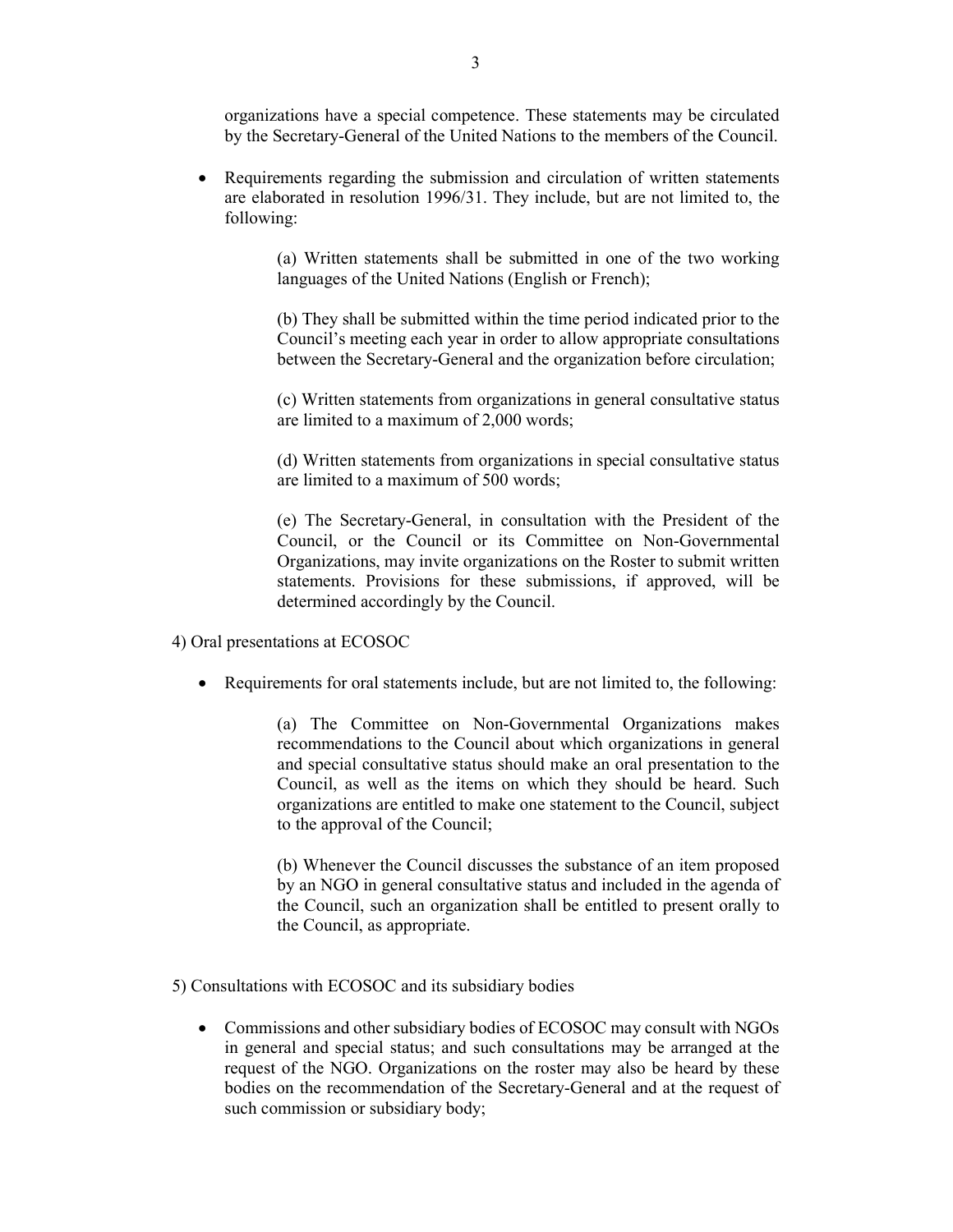- A commission of ECOSOC may recommend that an NGO with special competence in a particular field undertake studies or investigations, or prepare papers for the commission;
- NGOs shall be able to consult officers of the appropriate offices of the Secretariat on matters of mutual interest or concern. Such consultation shall be at the request of the NGO or the Secretary-General;
- The Secretary-General may request organizations in general, special and roster status to carry out studies or prepare papers.

6) Use of United Nations facilities

The Secretary-General is authorized to offer United Nations facilities to NGOs in consultative status, including:

- accommodation for conferences or smaller meetings related to the work of ECOSOC, as available;
- appropriate seating arrangements and facilities for obtaining documents during public meetings of the General Assembly that deal with matters in the economic and social and related fields;
- arrangement of informal discussions on matters of special interest to groups or organizations;
- access to United Nations press documentation services;
- prompt and efficient distribution of documents related to ECOSOC and its subsidiary bodies as the Secretary-General deems appropriate;
- use of United Nations libraries.

For information on United Nations events opened to NGOs with consultative status, please consult our website at: http://csonet.org/index.php?menu=78.

## **B. Responsibilities and obligations of NGOs in consultative status**

1) Quadrennial reports

• Organizations in general and special consultative status are required to submit a report on the activities of their organizations in support of the work of ECOSOC and the United Nations **once every four years**, known as quadrennial reports, as per ECOSOC resolution 1996/31. This requirement is reinforced through ECOCOC resolution 2008/4 on "Measures to improve the quadrennial reporting procedures." In keeping with these requirements, **your organization will be required to submit its first report for the 2018-2021 period by no**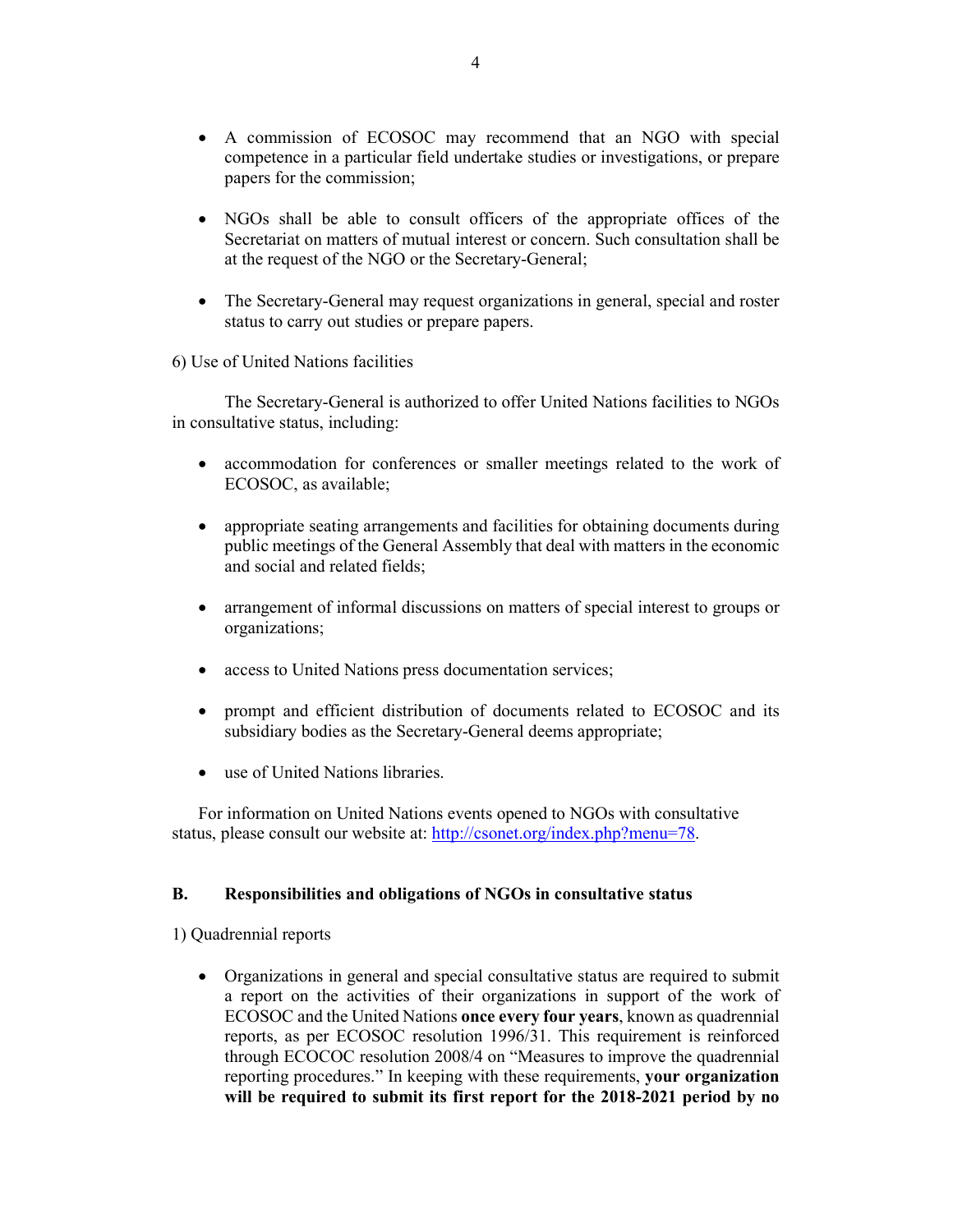**later than 1 June 2022** for review by the ECOSOC Committee on NGOs. Please download and carefully follow the guidelines for the submission of these reports on the NGO Branch website at: http://csonet.org/?menu=85

In the intervening periods between the submission of quadrennial reports, organizations are advised to keep detailed records of participation in United Nations meetings and events, as well as cooperation with United Nations funds and agencies for inclusion in subsequent reports.

2) Suspension and withdrawal of consultative status

- As per resolution 2008/4, if an NGO fails to submit its quadrennial report by the due date of 1 June, following three reminders after the initial due date, the ECOSOC Committee on NGOs shall recommend immediate suspension of consultative status for the organization the following year for a period of one year.
- According to the same ECOSOC resolution 2008/4, NGOs whose consultative status has been suspended due to an outstanding quadrennial report will be required to submit the report within the period of suspension in order for the Committee on NGOs to consider, take note of the report and recommend reinstatement of consultative status.
- If, however, an NGO fails to submit the report within the stipulated period, the ECOSOC Committee on NGOs shall recommend to the Council the immediate withdrawal of consultative status. Once consultative status has been withdrawn by the Council, the NGO will no longer be entitled to the benefits and privileges of the relationship.
- The organization concerned will be entitled to re-apply for consultative status only after a period of three years, following the effective date of withdrawal of status.
- Additionally, consultative status of NGOs can be suspended for up to three years or withdrawn by the decision of the Economic and Social Council on the recommendation of its Committee on Non- Governmental Organizations in the following cases:

(a) If an organization, either directly or through its affiliates or representatives acting on its behalf, clearly abuses its status by engaging in a pattern of acts contrary to the purposes and principles of the Charter of the United Nations including unsubstantiated or politically motivated acts against Member States of the United Nations incompatible with those purposes and principles;

(b) If there exists substantiated evidence of influence from proceeds resulting from internationally recognized criminal activities such as the illicit drugs trade, money-laundering or the illegal arms trade;